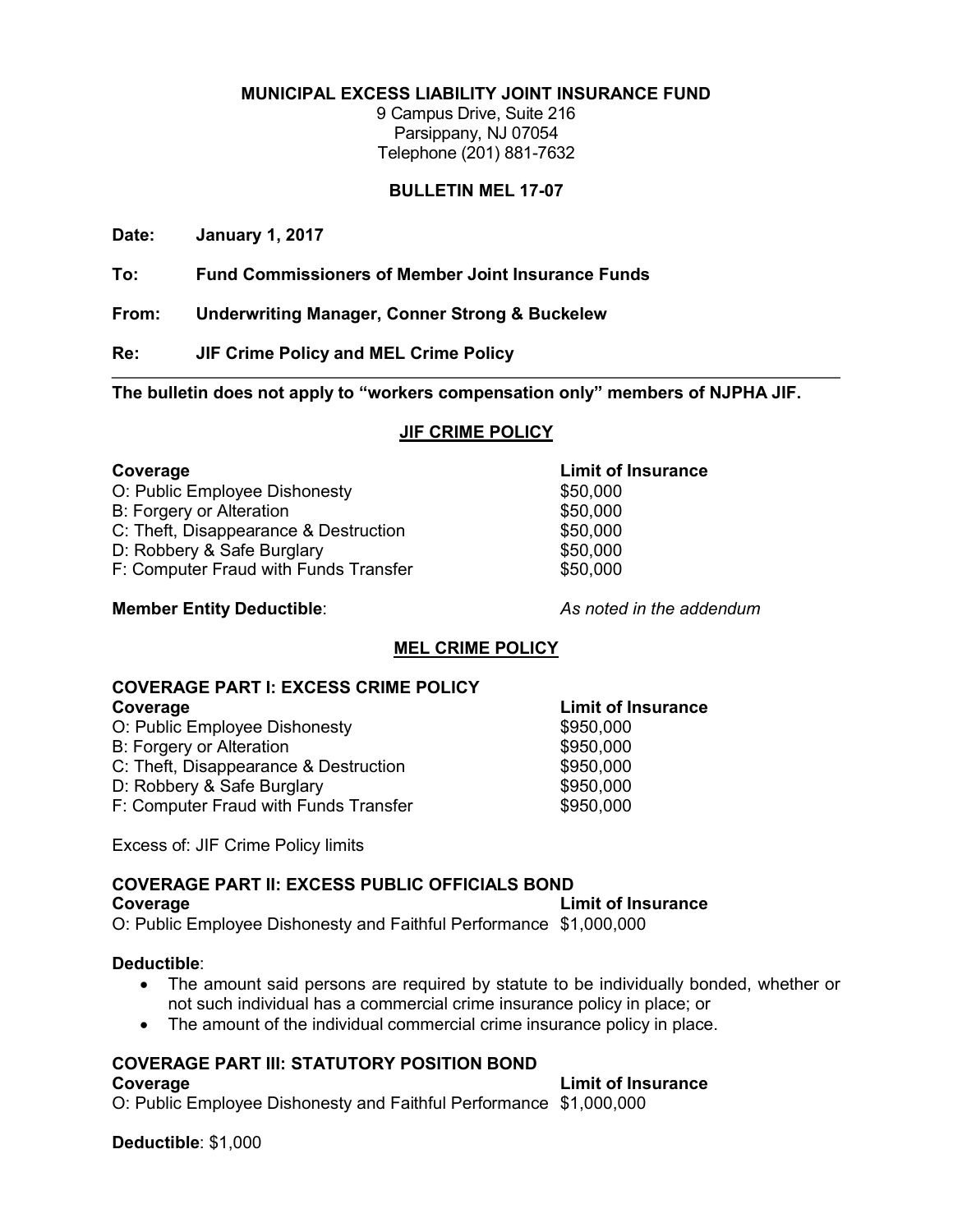#### **Page Two Bulletin MEL 17-07**

As respects to the "Public Employee Dishonesty – Coverage O" please note the following:

- The member JIFs provide its member entities primary crime coverage for all employees and volunteers including court personnel, where applicable, except for those positions required by New Jersey statute governing municipalities and counties to be individually bonded or were previously required to be individually bonded. Such positions include, but are not limited to, Treasurer, Tax Collector, Magistrate, Judge, Court Administrator, Court Clerk, Library Treasurer and Utilities Collector. As respects the JIF and MEL crime programs, this also applies to the Chief Financial Officer who handles monies as part of their responsibilities for the member entity normally handled by other employed positions, such as a municipal Treasurer or Tax Collector.
- All statutory positions, such as those described above, are covered on a blanket basis under Coverage Parts II and III of the MEL Crime Policy, including any deputy or assistant to such positions should they be considered a statutory position by statute based on job function. The positions of Treasurer, Tax Collector, Utilities Collector and Library Treasurer, including the Chief Financial Officer who handles monies as part of their responsibilities for the member entity normally handled by one of the previous four positions, are required to be individually underwritten; this includes the deputies or assistants to these positions should they be considered a statutory position by statute based on job function.
- The JIF Limit excludes coverage for payment of costs, fees or other expenses the member entity incurs in establishing either the existence or the amount of loss under this insurance; except where (1) a loss has occurred; or (2) no loss has occurred, but the cost to conduct an independent investigation of whether there was a loss was a requirement of a County or State agency; then the JIF will pay for the costs, fees or other expenses the member entity incurs, not to exceed \$25,000. Such costs, fees, or other expenses shall not include internal operating costs, internal fees or other internal expenses you incur.
- Volunteer Treasurers of additional insured fire companies, fire districts and volunteer ambulance corporations, and the like, are covered under the JIF Blanket Bond coverage.
- There is no coverage for loss from failure of any employee to faithfully perform his or her duties as prescribed by law, when such failure has as its direct and immediate result a loss of member entity's covered property. This includes the inability to faithfully perform those duties because of a criminal act committed by a person other than an employee.

The JIF Blanket Bond coverage also extends to BIDS/SIDS and Quasi Entities where approved for coverage by the member JIF.

If you have any questions please contact your Risk Management Consultant, JIF Executive Director or the Underwriting Manager.

CC: Risk Management Consultants Fund Professionals Fund Executive Directors

**This bulletin is for information purposes only. It is not intended to be all-inclusive, but merely an overview. It does not alter, amend or change your coverage. Please refer to specific policies for limits, terms, conditions and exclusions.**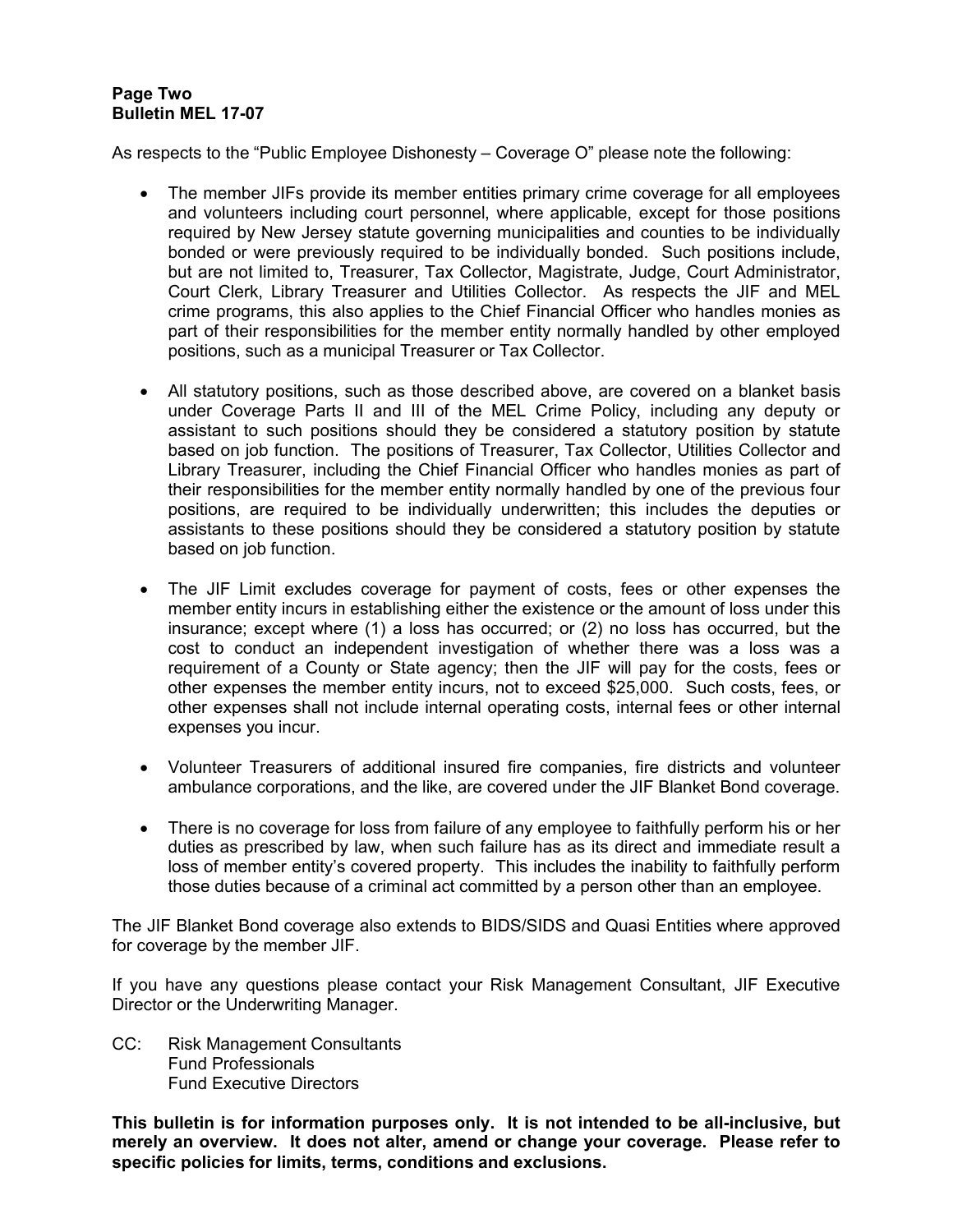### **JIF BLANKET CRIME DEDUCTIBLES**

| <b>JIF</b>        | <b>JIF Blanket Crime</b><br><b>Deductible</b> |
|-------------------|-----------------------------------------------|
| <b>Atlantic</b>   | \$1,000                                       |
| Bergen            | \$2,500                                       |
| <b>Burlington</b> | \$1,000                                       |
| Camden            | \$2,500                                       |
| Central           | \$2,500                                       |
| First             | \$1,000                                       |
| Mid Jersey        | \$1,000                                       |
| Monmouth          | \$2,500                                       |
| <b>Morris</b>     | \$1,250                                       |
| <b>NJPHA</b>      | \$1,000                                       |
| <b>NJSI</b>       | \$1,000                                       |
| Ocean             | \$2,500                                       |
| <b>PAIC</b>       | \$1,000                                       |
| <b>PMM</b>        | \$2,500                                       |
| South Bergen      | \$2,500                                       |
| <b>Sub Essex</b>  | \$2,500                                       |
| Sub Municipal     | \$2,500                                       |
| <b>TRICO</b>      | \$1,000                                       |

**This bulletin is for information purposes only. It is not intended to be all-inclusive, but merely an overview. It does not alter, amend or change your coverage. Please refer to specific policies for limits, terms, conditions and exclusions.**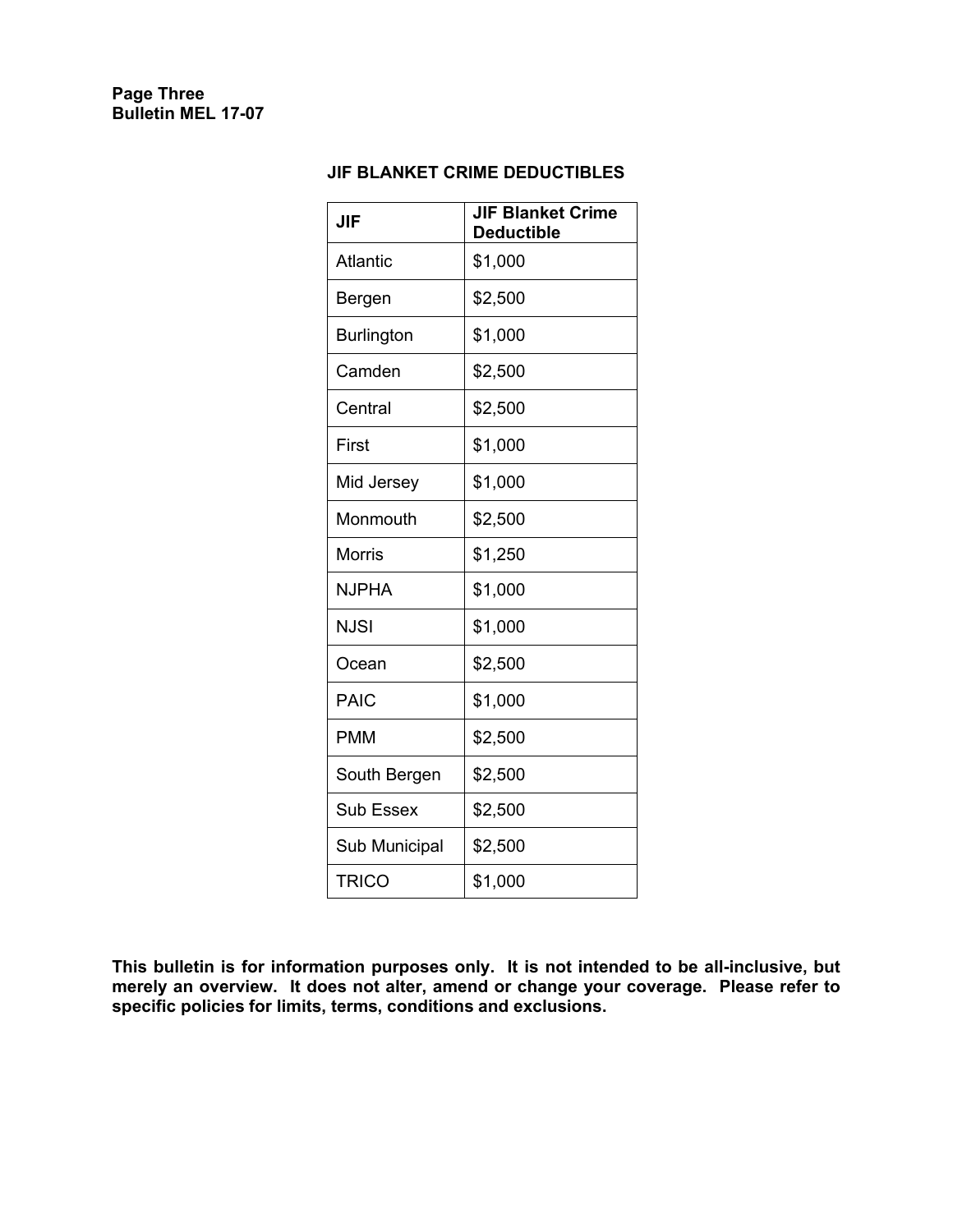#### **ADDENDUM 1**

#### **Certain Statutory Positions Underwriting Submission**

A completed application is required for each employed position in order for the MEL to consider providing coverage. The application should be provided 30 days in advance of the bond expiration. Attached is a copy of the JIF application. The individual to be bonded must complete and sign the application. Please note, only the positions of Treasurer, Tax Collector, Utilities Collector and Library Treasurer, including the Chief Financial Officer who handles monies as part of their responsibilities for the member entity normally handled by one of the previous four positions, are required to be individually underwritten; this includes the deputies or assistants to these positions should they be considered a statutory position by statute based on job function.

The MEL Underwriting Manager Unit is responsible for the administration of the Statutory Position Bond Program.

New applications and deletions (including the date of deletion) should be sent to:

Conner Strong & Buckelew Attn: MEL Underwriting Service Center Email: MELREQUEST@connerstrong.com 40 Lake Center Executive Park 401 Route 73 North PO Box 989 Marlton, NJ 08053

The minimum requirements for coverage approval are:

- Answers to application questions that demonstrate proper money handling controls are place;
- Applicant has no pending bankruptcy, insolvency, lawsuits for non-payment, liens or judgments, including with any organization the applicant has an ownership interest of at least 10%;
- Financial history of the applicant; and
- Credit score of 600 or above.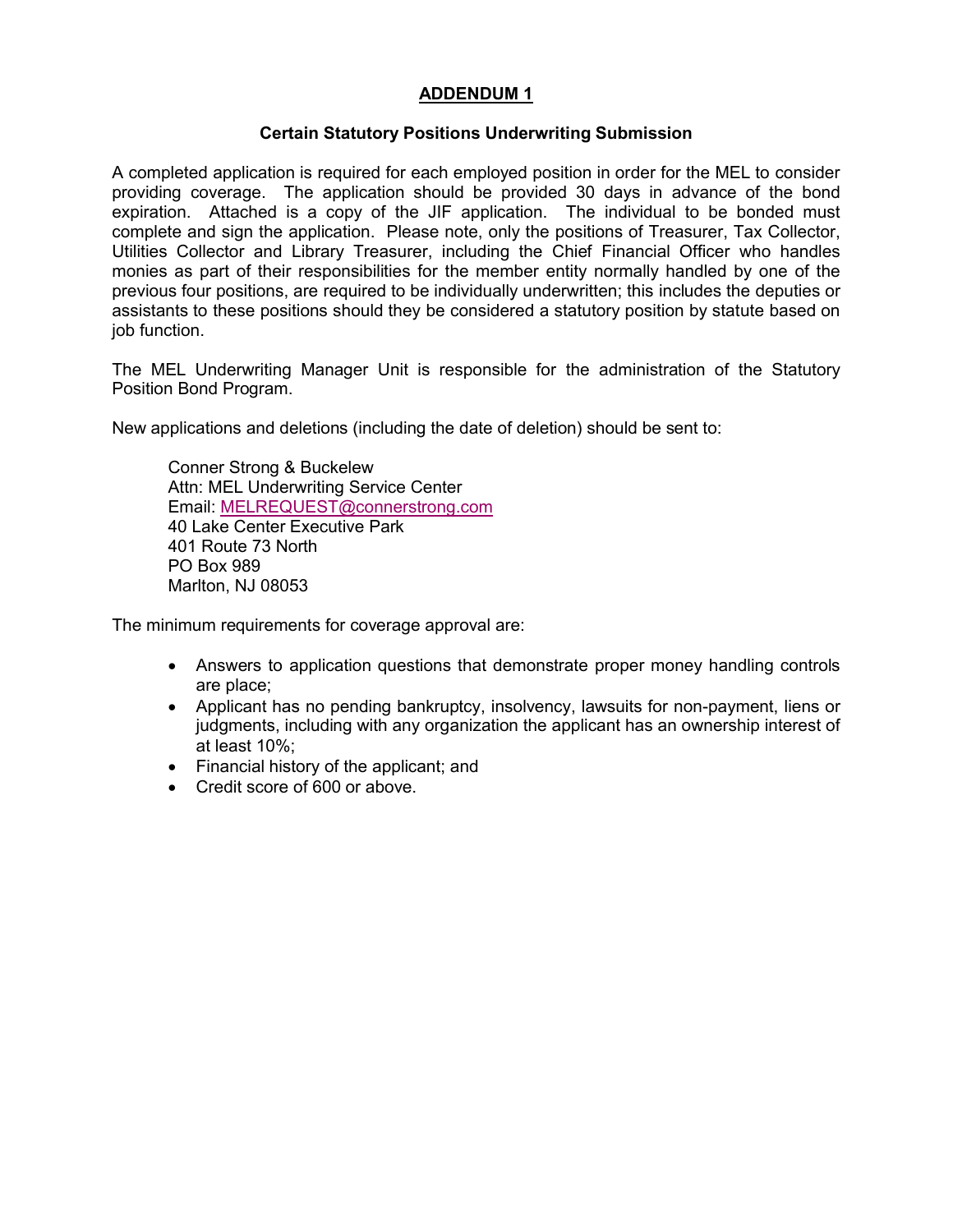#### **ADDENDUM 2**

#### **Certain Statutory Positions Underwriting Approval Process**

Upon receipt of signed and completed application, the MEL Underwriting Manager unit will review the application based on the established underwriting criteria. If approved, The MEL Underwriting Manager will notify the applicant by letter. The member town policy will be endorsed accordingly. A certificate of insurance will be sent to the Risk Management Consultant and or JIF Executive Director, or Town Clerk in absence of a Risk Management Consultant.

If declined, a declination letter will be sent to the applicant. A copy will go to the member entity (municipal clerk), and the member's RMC. The letter will also outline the appeal process. The applicant is allowed to file an appeal with the MEL Appeal Board. The applicant's appeal should include items, such as:

- 1. Personal testimony from the Applicant in writing stating what circumstances led to your current financial status and what steps you are taking to improve it.
- 2. Letter of Recommendation from the Town Councilman/Finance Chairman on the Applicants quality of work.
- 3. Letter from the town auditor discussing the internal controls in place with respect to the Applicant's handling of monies to address the situation
- 4. A resolution from the Governing Body adopting those controls.
- 5. A letter from the CFO outlining changes in the position (Treasurer, Tax Collector, etc.) that would prevent a future loss by the applicant.
- 6. Applicant's resume.

### *This information should be sent by the applicant directly to the Underwriting Manager's attention. This will be kept confidential.*

After initial bond approval, an underwriting review will be conducted on an existing official upon renewal of the employers' term of membership.

Renewal certificates of insurance will be sent to the current Risk Management Consultant (where applicable), and or JIF Executive Director, or Town Clerk, in the absence of a Risk Management Consultant**.**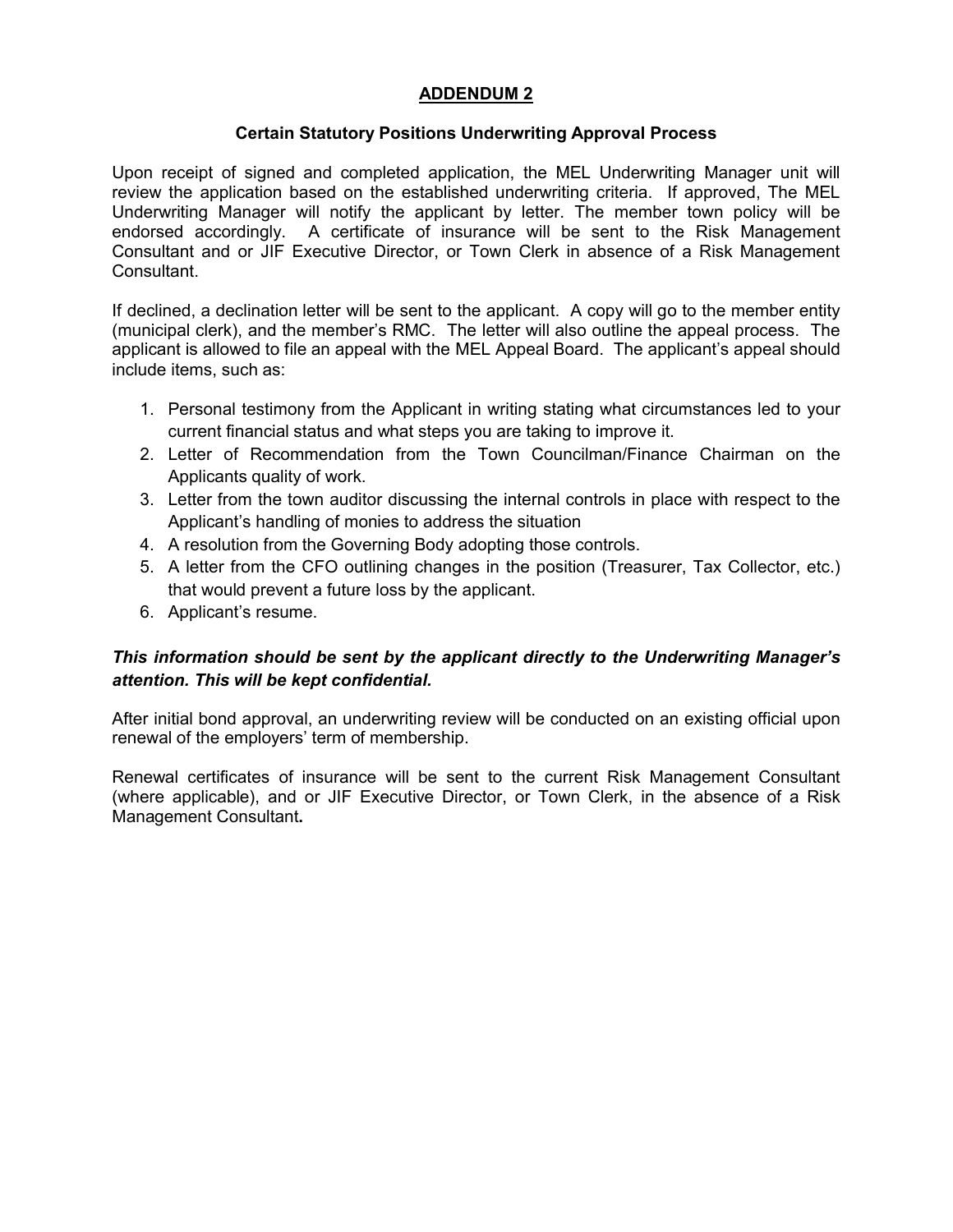#### **ADDENDUM 3**

#### **COVERAGE PART III Assessments**

| Population       | <b>Annual Assessment</b> |  |
|------------------|--------------------------|--|
| Up to 10,000     | \$500                    |  |
| 10,001 to 20,000 | \$1,000                  |  |
| 20,001 to 30,000 | \$1,250                  |  |
| 30,001 to 40,000 | \$1,500                  |  |
| 40,001 to 50,000 | \$2,000                  |  |
| 50,001 and up    | \$2,750                  |  |

This assessment will cover all of the positions listed below and is the same no matter how many positions you elect to cover. Therefore, if you elect to include one position listed below, any additional positions listed below will be covered at no additional assessment.

- Treasurer
- Tax Collector
- Utilities Collector
- Library Treasurer
- Chief Financial Officer, where applicable.
- Deputies or assistants to these positions, where applicable

The assessment will be prorated to the date of the first bond's effective date.

#### **Volunteers**

Volunteer Treasurers of "additional named insured" fire companies, fire districts and volunteer ambulance corps and the like are covered under the JIF Blanket Bond coverage. Paid Treasurers of fire districts are considered statutory positions, but are not subject to underwriting by the MEL**.** Coverage is also included for volunteer Library Treasurers.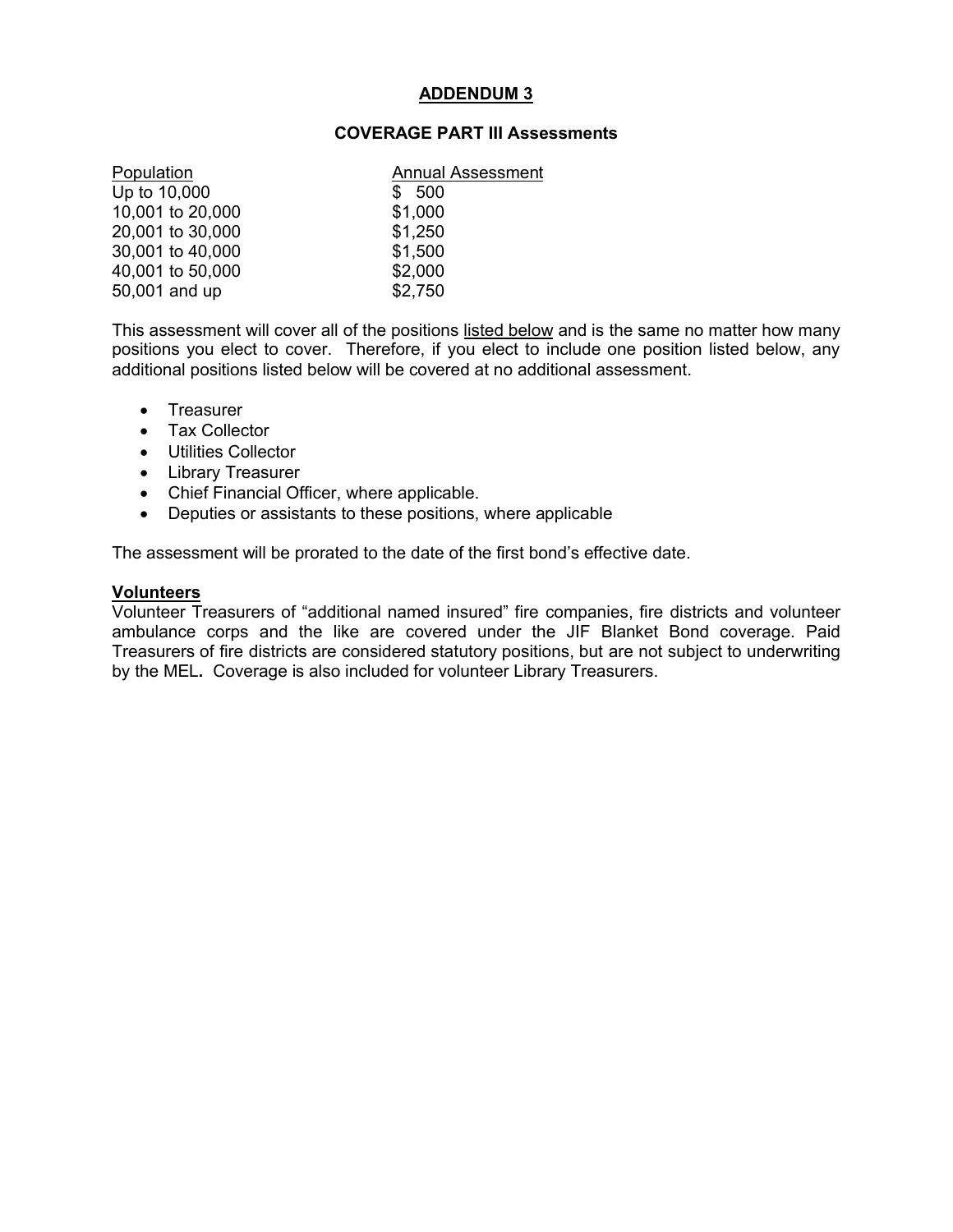#### **MUNICIPAL EXCESS LIABILITY JOINT INSURANCE FUND PUBLIC OFFICIAL BOND SURETY APPLICATION and INDEMNITY AGREEMENT**

#### **CERTIFICATE OF DESIGNATION OF DEPOSITORIES**

| This is to certify that the following financial institutions are duly designated as |        |      |       |      |  |
|-------------------------------------------------------------------------------------|--------|------|-------|------|--|
|                                                                                     |        |      |       |      |  |
| Business Address: <u>Street</u> City State                                          |        |      |       |      |  |
|                                                                                     |        |      | State | Zip  |  |
|                                                                                     |        |      |       |      |  |
|                                                                                     |        |      |       |      |  |
|                                                                                     | Street | City | State | Zip  |  |
|                                                                                     |        |      |       |      |  |
|                                                                                     |        |      |       |      |  |
|                                                                                     | Street | City | State | Zip  |  |
|                                                                                     |        |      |       | Date |  |

#### **INDEMNITY AGREEMENT**

The undersigned Applicant and Indemnitor (s) all hereinafter called the Indemnitor (s) hereby certify that the foregoing declarations made and answers given, are the truth without reservation and are made for the purpose of inducing Municipal Excess Liability Joint Insurance Fund (MEL) c/o PERMA Risk Management Services, 9 Campus Drive, Parsippany, NJ 07054 for itself and its affiliates, parents and subsidiaries, hereinafter called Surety, to issue the bond (s) or undertaking (s) applied for and any renewal and increase of the same or of any bond (s) or undertaking (s) of similar nature given in substitution or renewal thereof (all comprehended in the word "bond (s)" or "undertaking (s)" as herein used). The Indemnitor (s) agree that the Surety may decline the bond (s) applied for or may cancel or terminate the same without incurring liability whatsoever to the Indemnitor (s). In consideration of the Surety executing said bond (s) or undertaking (s) or the forbearance of cancellation of any bond (s), the Indemnitor (s) do undertake and agree as follows: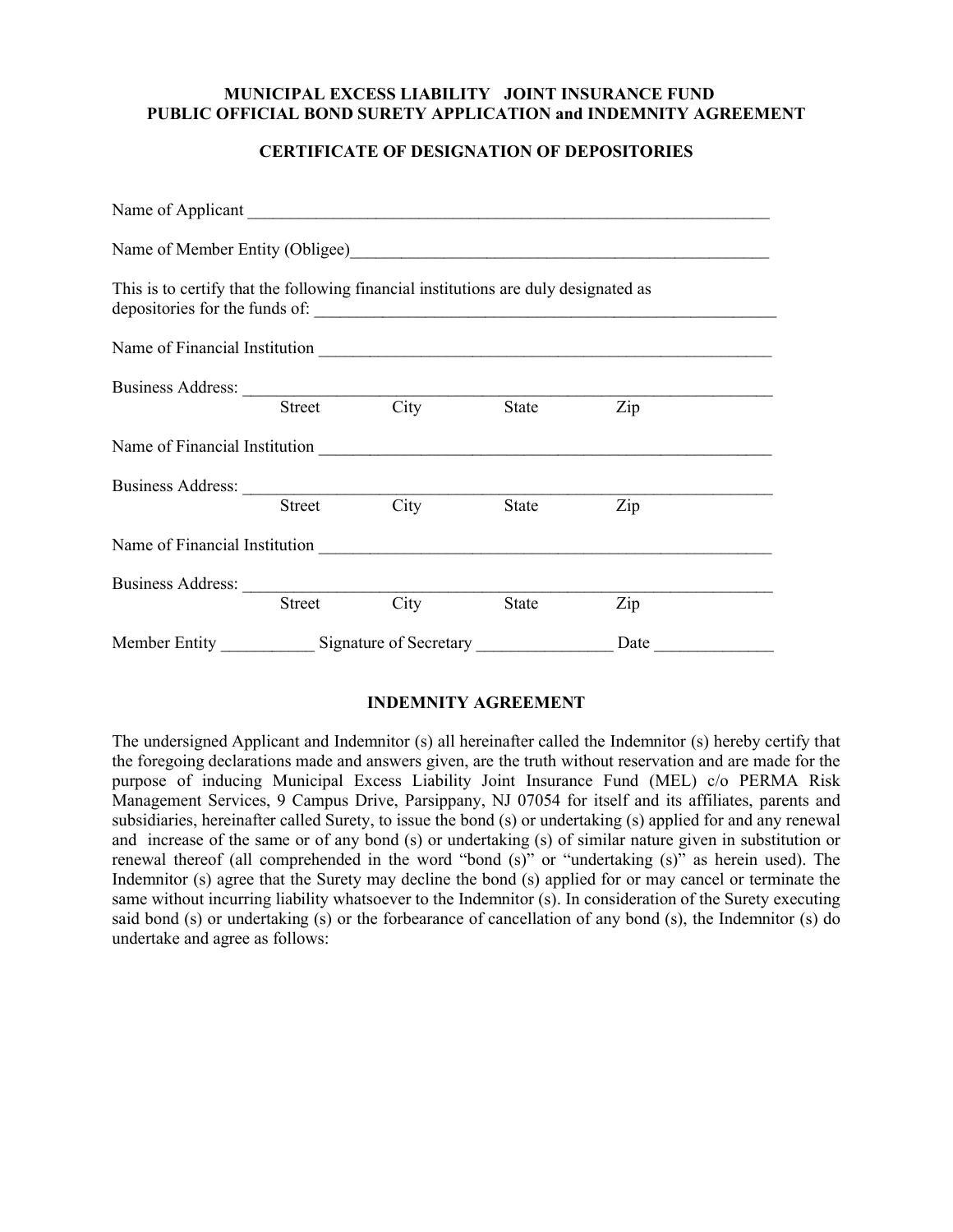#### **MUNICIPAL EXCESS LIABILITY JOINT INSURANCE FUND PUBLIC OFFICIAL BOND SURETY APPLICATION and INDEMNITY AGREEMENT**

Indemnitor (s) hereby expressly authorize the MEL to access its credit records and to make such pertinent inquiries as may be necessary from third party sources for the following purposes: (a) to verify information supplied to MEL (b) for underwriting purposes; and (c) upon establishment of a reserve, for debt collection. The Indemnitor (s) will at all times indemnify and keep indemnified, the Surety and hold and save it harmless from and against any and all damages, loss, costs, charges and expenses of whatsoever kind or nature, including counsel and attorney's fees, whether incurred under retainer or salary or otherwise, which it shall or may, at any time, sustain or incur by reason or in connection with furnishing any bond or undertaking. To deposit with the Surety on demand an amount sufficient to discharge any claim made against the Surety on the bond (s) or undertaking (s). This sum may be used by Surety to pay such claim or be held by Surety as collateral security against loss or cost on the bond (s) or undertaking (s).

I do also expressly relieve said MEL and all others from liability for disclosing or furnishing any information it may have obtained concerning me or my affairs and so also relieve said MEL from any compliance with any provisions of any laws concerning the disclosure of any knowledge or information which may have been obtained concerning me or my affairs and do release and discharge said MEL and every person, association, firm or corporation furnishing it with any information concerning me or my affairs from any and all liability or responsibility under or by reason of any of the provisions of any of said laws and from any and all claims, demands, causes of action and damages that may have, or purport to have, arisen by reason of any such laws, or any amendments thereof, or supplements thereto.

Regardless of the date of signature (s), this indemnity agreement is effective as of the date of execution of aforementioned bond (s) or undertaking (s) and is continuous until Surety is satisfactorily discharged from liability pursuant to the terms and conditions contained herein.

Signed this day of the set of the set of the set of the set of the set of the set of the set of the set of the set of the set of the set of the set of the set of the set of the set of the set of the set of the set of the s

The MEL shall have the right, at its option, to fill in any blanks left herein, to correct any errors in the description of said bond or bonds or any of them, or in said premium or premiums, it being hereby agreed that such insertions, or corrections, when so made shall be **prima facie** correct.

Applicant \_\_\_\_\_\_\_\_\_\_\_\_\_\_\_\_\_\_\_\_\_\_\_\_\_\_\_\_ \_\_\_\_\_\_\_\_\_\_\_\_\_\_\_\_\_\_\_\_\_\_\_\_

 $\mathcal{L}_\text{max}$  , where  $\mathcal{L}_\text{max}$  and  $\mathcal{L}_\text{max}$  and  $\mathcal{L}_\text{max}$ 

Notary

Signature Seal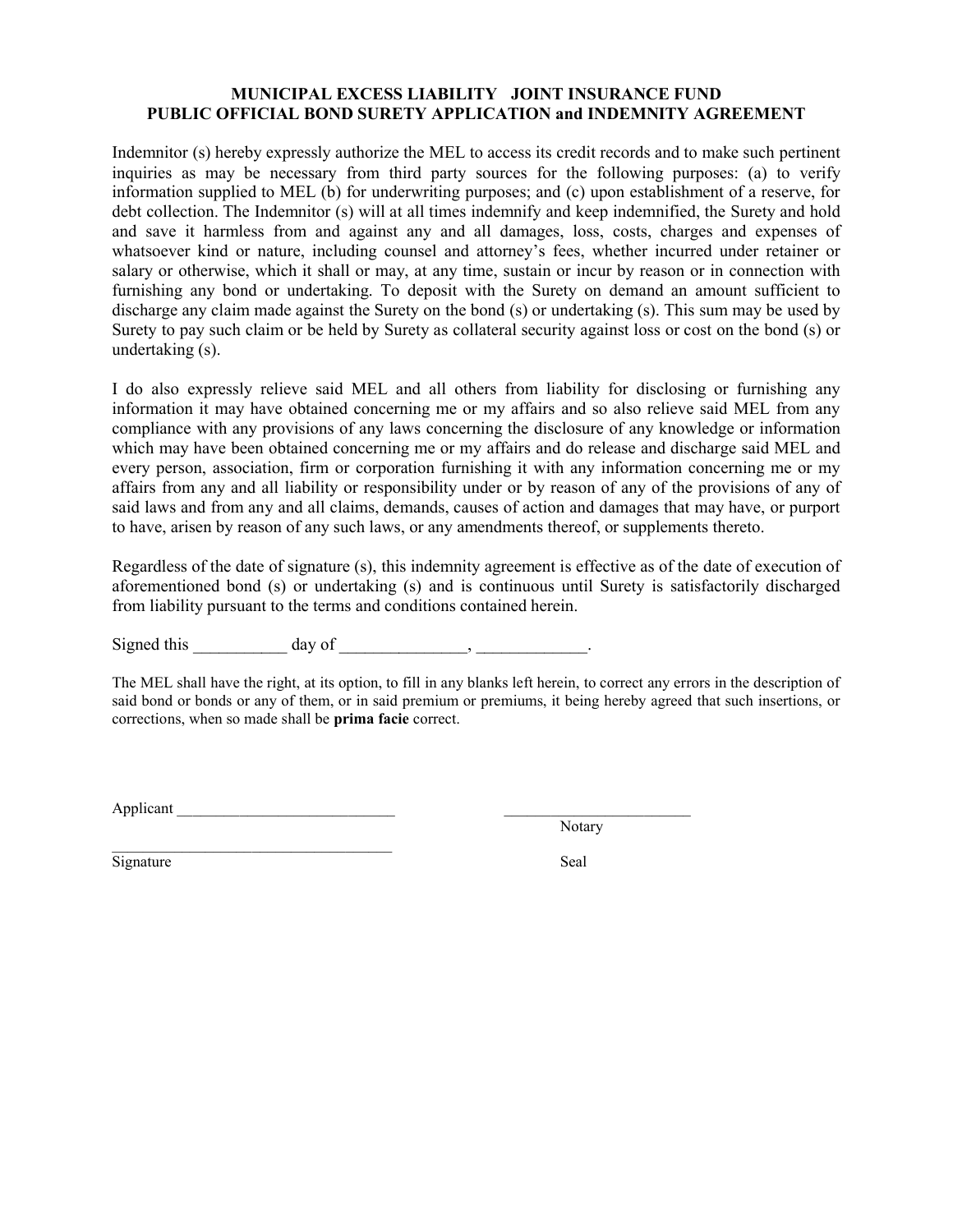

#### **PUBLIC OFFICIAL BOND SURETY APPLICATION and INDEMNITY AGREEMENT**

| (Please Print)                                                                                                                      |                                                                     |                |     |
|-------------------------------------------------------------------------------------------------------------------------------------|---------------------------------------------------------------------|----------------|-----|
|                                                                                                                                     |                                                                     |                |     |
| Home Address                                                                                                                        | <u> 1989 - Johann John Stone, mars and deutscher Stone († 1951)</u> |                |     |
| Street                                                                                                                              | $\overline{City}$                                                   | State          | Zip |
|                                                                                                                                     |                                                                     |                |     |
|                                                                                                                                     |                                                                     |                |     |
| Member Entity Address:                                                                                                              |                                                                     |                |     |
| Street                                                                                                                              | City                                                                | State          | Zip |
| Amount of Bond \$1,000,000                                                                                                          |                                                                     | Effective Date |     |
| Have there been any Bond losses in the last 5 years? $\Box$ Yes<br>If yes, please provide details:                                  |                                                                     | $\Box$ No      |     |
| Has applicant ever been insolvent, bankrupt, or has pending lawsuits for non payment, liens or judgments<br>$\Box$ Yes<br>$\Box$ No |                                                                     |                |     |
|                                                                                                                                     |                                                                     |                |     |
| Term of Office years Begins (date) Ends (date)                                                                                      |                                                                     |                |     |
| Have you previously occupied this position? $\Box$ Yes                                                                              |                                                                     | $\Box$ No      |     |
| Present/Prior Surety Company<br>Bond Limit Position Held Position Held                                                              |                                                                     |                |     |
| Has any Surety Company ever canceled, refused, renewed or declined an applicant for you?<br>$\Box$ No<br>$\Box$ Yes                 |                                                                     |                |     |